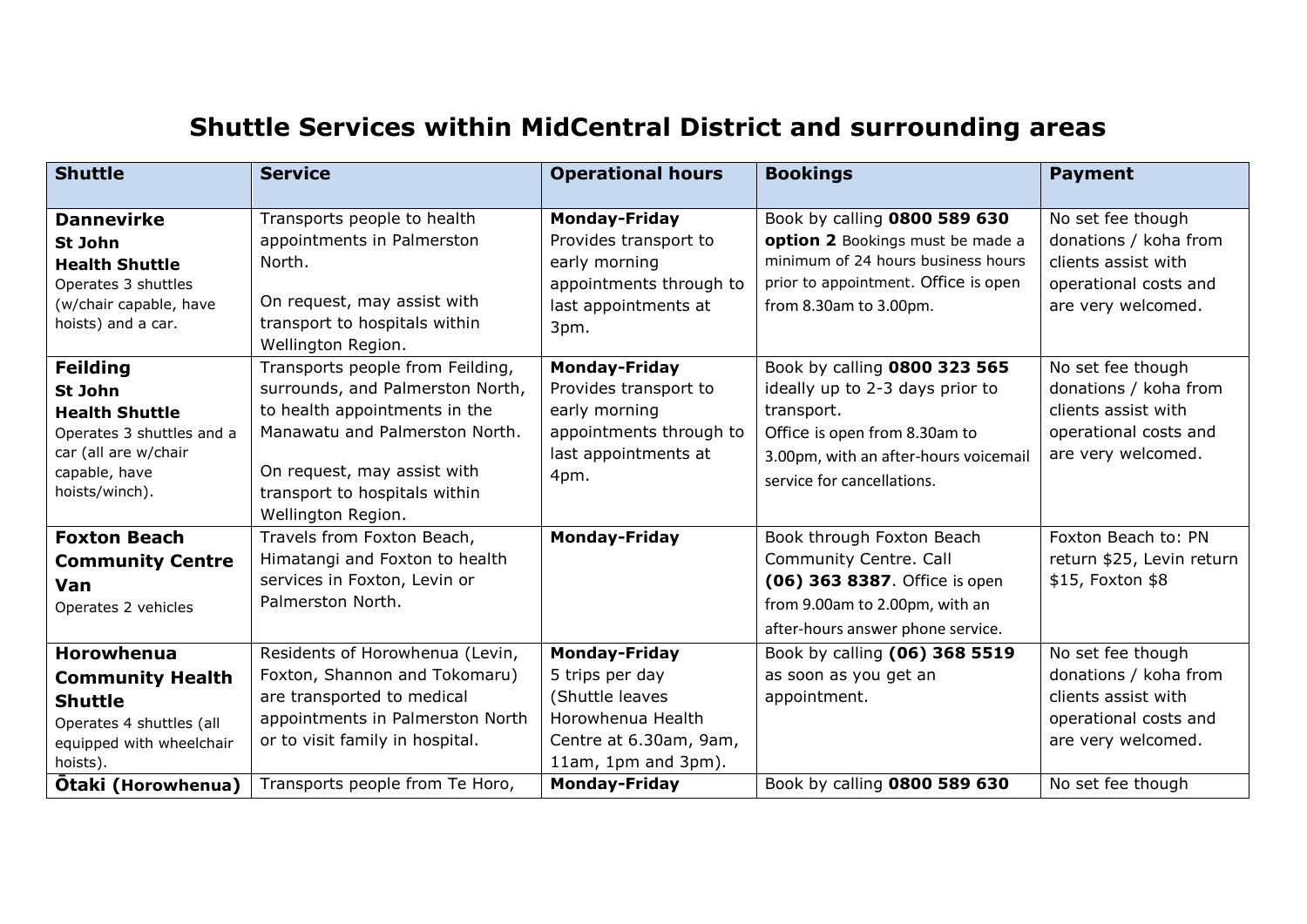| St John                | Otaki, Ohau, to health            | Provides transport to   | option 2 Bookings must be made a     | donations / koha from |
|------------------------|-----------------------------------|-------------------------|--------------------------------------|-----------------------|
| <b>Health Shuttle</b>  | appointments in Palmerston        | early morning           | minimum of 24 hours business hours   | clients assist with   |
| Operates 2 shuttles    | North.                            | appointments through to | prior to appointment. Office is open | operational costs and |
| (w/chair capable, have |                                   | last appointments at    | from 8.30am to 3.00pm.               | are very welcomed.    |
| hoist) and a car.      | On request, may assist with       | 3pm.                    |                                      |                       |
|                        | transport to hospitals within     |                         |                                      |                       |
|                        | Wellington Region.                |                         |                                      |                       |
| <b>Pahiatua</b>        | Transports people from Pahiatua,  | <b>Monday-Friday</b>    | Book by calling 0800 589 630         | No set fee though     |
| St John                | Eketahuna and Woodville to health | Provides transport to   | option 2 Bookings must be made a     | donations / koha from |
| <b>Health Shuttle</b>  | appointments in Palmerston        | early morning           | minimum of 24 hours business hours   | clients assist with   |
| Operates 2 shuttles (1 | North.                            | appointments through to | prior to appointment. Office is open | operational costs and |
| w/chair capable, has   |                                   | last appointments at    | from 8.30am to 3.00pm.               | are very welcomed.    |
| hoist)                 | On request, may assist with       | 3pm.                    |                                      |                       |
|                        | transport to hospitals within     |                         |                                      |                       |
|                        | Wellington Region.                |                         |                                      |                       |
| <b>Regional</b>        |                                   |                         |                                      |                       |
| <b>Marton</b>          | Transports people from Marton,    | <b>Monday-Friday</b>    | Book by calling 0800 266 547         | No set fee though     |
| St John                | Bulls, Sanson, Hunterville and    | Provides transport to   | Bookings must be made a minimum      | donations / koha from |
| <b>Health Shuttle</b>  | Turakina to health appointments   | early morning           | of 24 hours business hours prior to  | clients assist with   |
| Operates 4 shuttles (2 | in Palmerston North and or        | appointments through to | appointment. Office is open from     | operational costs and |
| w/chair capable, have  | Whanganui.                        | last appointments at    | 8.30am to 2.00pm.                    | are very welcomed.    |
| hoists) and 2 cars.    |                                   | 3pm.                    |                                      |                       |
|                        | On request, may assist with       |                         |                                      |                       |
|                        | transport to hospitals within     |                         |                                      |                       |
|                        | Wellington Region.                |                         |                                      |                       |
| Whanganui              | Transports people from            | <b>Monday-Friday</b>    | Book by calling 0800 266 547         | No set fee though     |
| St John                | Whanganui to health               | Provides transport to   | Bookings must be made a minimum      | donations / koha from |
| <b>Health Shuttle</b>  | appointments in Palmerston        | early morning           | of 24 hours business hours prior to  | clients assist with   |
| Operates 2 shuttles (1 | North.                            | appointments through to | appointment.                         | operational costs and |
| w/chair capable, has   |                                   | last appointments at    | Office is open from 8.30am to        | are very welcomed.    |
| hoist)                 |                                   | 3pm.                    | 2.00pm.                              |                       |
| Waimarino              | Transports people from Ohakune    | <b>Monday-Friday</b>    | Book by calling 0800 266 547         |                       |